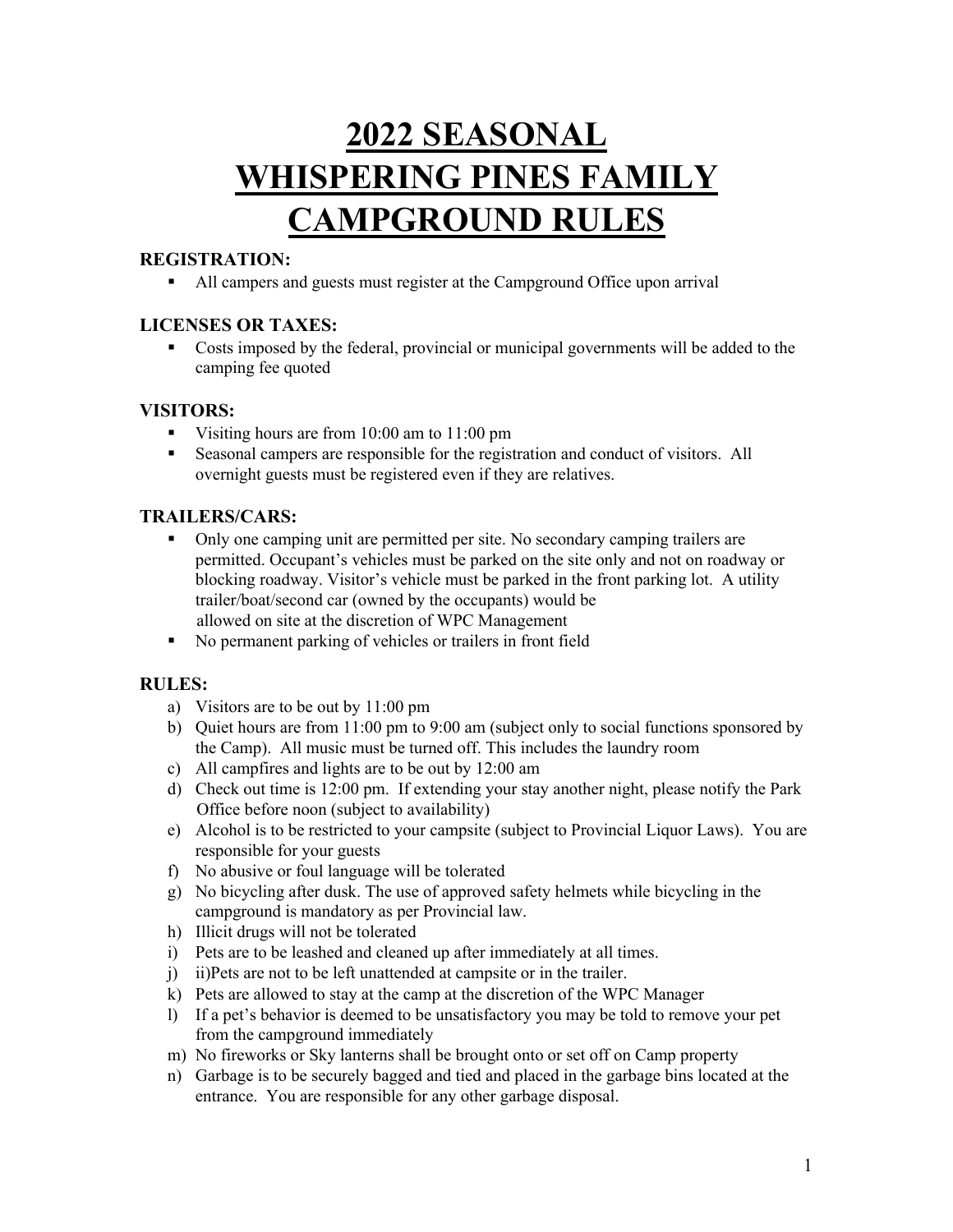- o) Campers are encouraged to use the trailer dumping station located behind the Office. The water hose is to be used to clean the platform after every use.
- p) There are portable dumping trailers available at no charge.
- q) All children under the age of 12 must be accompanied by an adult (16+) who is required to stay at the pool and supervise for whatever length of time their child/children are in the pool enclosure.
- r) The pools are for registered campers and their visitors only.
- s) Electric golf carts with proper insurance coverage are allowed at the discretion of the WPC Management and only operated by an adult with a G or higher license. No alcohol/illicit drugs are permitted in or on any vehicle on campground property as per provincial law. All golf carts must be back at the owner's site by dark 7 days a week. Golf carts must remain on roadways AT ALL TIMES and are not allowed in any common areas e.g.: playground or front field. Any deviance from the aforementioned rules may result in camping privileges being revoked at the discretion of the WPC Management and or WPC Committee. All golf carts must have the camp site number clearly visible on both side of the cart in minimum 3-inch numbers only drivers registered and insured on the golf cart policy can drive the golf cart.
- t) No loitering in common areas or WPC buildings e.g.: Laundry, washrooms, playgrounds
- u) ATV's will be allowed at the manager's discretion and must be on file at the office with proper documentation. ATV's will only be allowed on prescribed routes from the occupants site to the front entrance at Hwy 6 any deviance from this route will cancel this agreement and the owner of the ATV will lose the right to operate the ATV on campground property.
- v) No reptiles or exotic pets on Campground property
- w) No firearms allowed on Campground property this also includes pellet and bb guns and any type of bow, no paintball or airsoft guns. No machetes or swords.

# **SITES**

- A) No shrubs, trees, branches or other vegetation shall be cut or removed, and nothing shall be permanently attached to trees.
- B) No animal runs are allowed, and any dog houses must be placed at the back of the site.
- C) Picnic tables: only one table provided per site if required. A second table can be rented at the cost of \$5.00 per day or \$50.00 for the season delivered and picked up by the WPC Management.
- D) Lights: all exterior lights, including patio lights and moon lights, must be attached to the deck or trailer only and be no longer than 25 feet in length and moon lights are to be included in the length and if placed on the grounds must be within 2 feet of the deck or trailer.
- E) Clotheslines: clotheslines may be tied only to trees and must be at the back of the lot.
- F) Plant hangers and bird feeders: these may be attached to your deck, railing or post and not to WPC's trees. WPC Management will remove these items from the trees and bill your account.
- G) Decks: Decks shall be no longer than the length of your camping trailer and no wider than one and a half times the width of your trailer, not including slide outs or tip outs. Decks must be built to the current Ontario building code, as a minimum. Decks shall only be constructed of wood. WPC Management must approve deck plans in writing prior to commencement of construction. No additions to decks may be constructed without management authorization.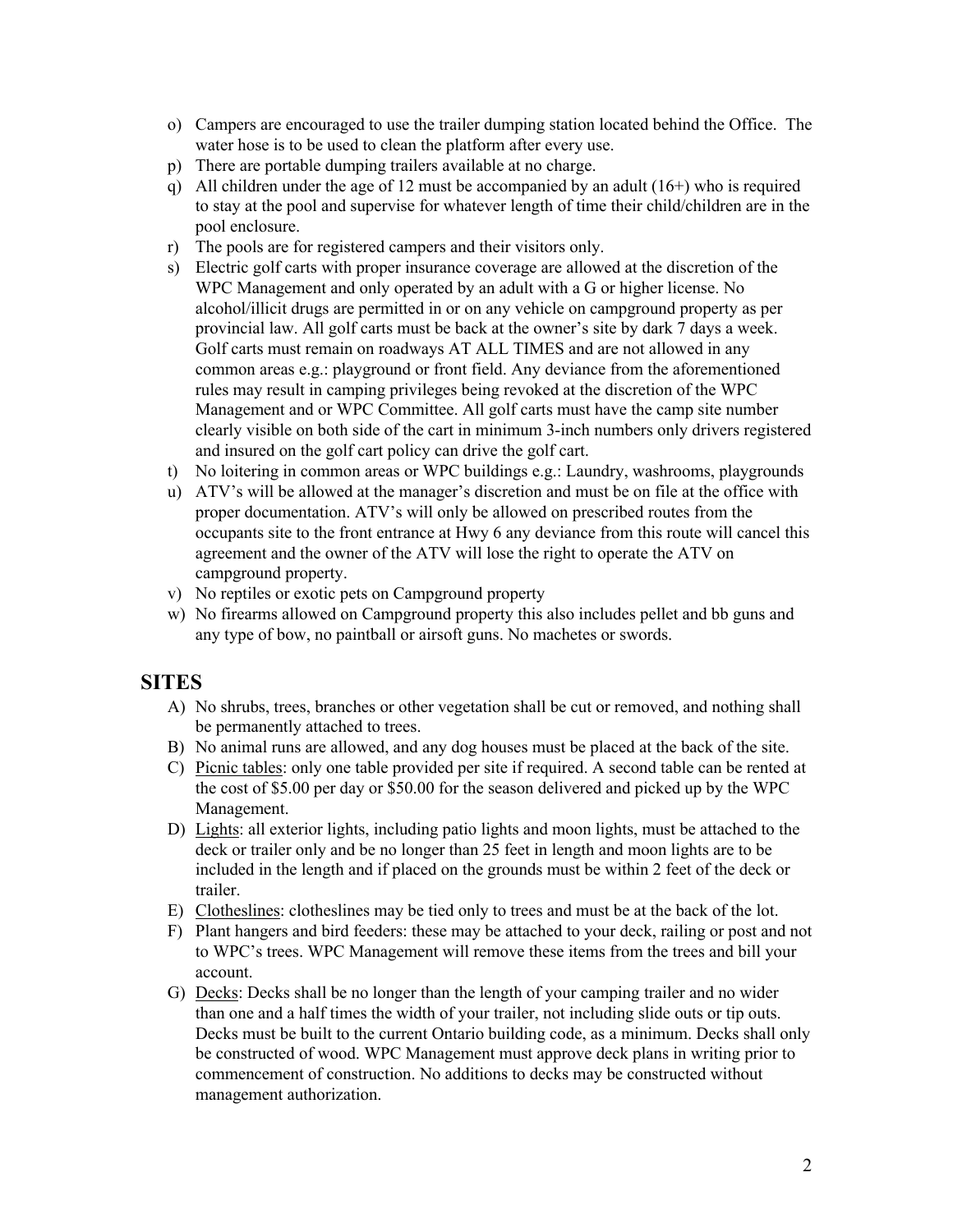- H) Satellite dishes: Satellite dishes shall only be attached to your deck or trailer. Any dishes or cables found by WPC Management that are attached to WPC property, including trees, will be removed and the bill added to your account.
- I) Gray Water Tanks: All in ground water tanks must be solid and not perforated in any way and must be capable of being pumped out. WPC staff reserve the right to advise whose tank will be pumped out and when. If your tank requires pumping prior to the general pumping, you are to advise WPC independent contractors. Those tanks not conforming should now be removed. As such any non-conforming tanks located by WPC Management will be removed and the bill added to your account.
- J) Lawn Watering: Any in ground watering systems will be billed an extra fee of \$75.00 per year to be paid on or before he last day of payment. In addition, the maximum time these systems may be operated is for 20-minute intervals either between 12:00 midnight to 1:00 am or 6:00am to 7:00am. Management reserves the right to prohibit lawn watering during peak water usage times.
- K) Lawn Mowing: Lawns may only be mowed between 9:00am and 6:00pm. Lawns that are not maintained shall be attended to by WPC Management and the bill added to your account. Pine needles are to be placed by the roadside no later than June  $5<sup>th</sup>$ , 2022. No sticks or limbs permitted in these piles.
- L) Backflow Preventers: Each water tap is supplied with a backflow preventer so that hose water that could be contaminated cannot back up into the water supply. Some occupants have seen fit to remove these devises from their taps. If these devises are not returned to taps, WPC Management will replace them and the site occupant will be billed accordingly. Note: these preventers are crucial to the integrity of our water systems and benefit all campers.
- M) Ladders: There shall be no outdoor storage of ladders by any occupant of the campground.
- N) Firewood: No firewood shall be brought into the campground as they could contain bugs, fungus, or other undesirables that could devastate WPC trees. You may purchase firewood at the store. Wood storage is to be neatly stacked and must be kept to of one face cord (8 feet long by 4 feet high, 16 inches wide), at most. No debris is to be stored with/on the wood.
- O) Hydro: All cords must be CSA approved for RV installation and must be of the proper size. WPC Management will remove all unapproved cords until proper ones are provided by the site occupant. No electrical outlets and / or hard wiring are allowed on any site, notwithstanding those provided in original camping units by the Manufacturer. No underground wiring unless approved by WPC Management.
- P) Carports: Carports are not allowed in any way, shape or form. Any still existing must be dismantled and the materials removed from the park as soon as possible.
- Q) Add a room: Plans for these rooms must meet current Ontario Building Code standards as a minimum. Drawings must be approved, in writing, by WPC Management prior to commencement of any construction.
- R) Outdoor kitchens: Outdoor kitchens are not allowed
- S) Patios: Patios must be totally portable and as such shall not be constructed with poured concrete. Patios must be no larger than 10feet by 10 feet and only one patio per site. T) Boats and Utility Trailers: These are not to be stored on site for the winter.
- U) Fences: No sites are to be enclosed by any types of fences or hedging. No tarps are to be used as boundaries. If there is a problem, WPC Management will establish and mark the boundaries between sites.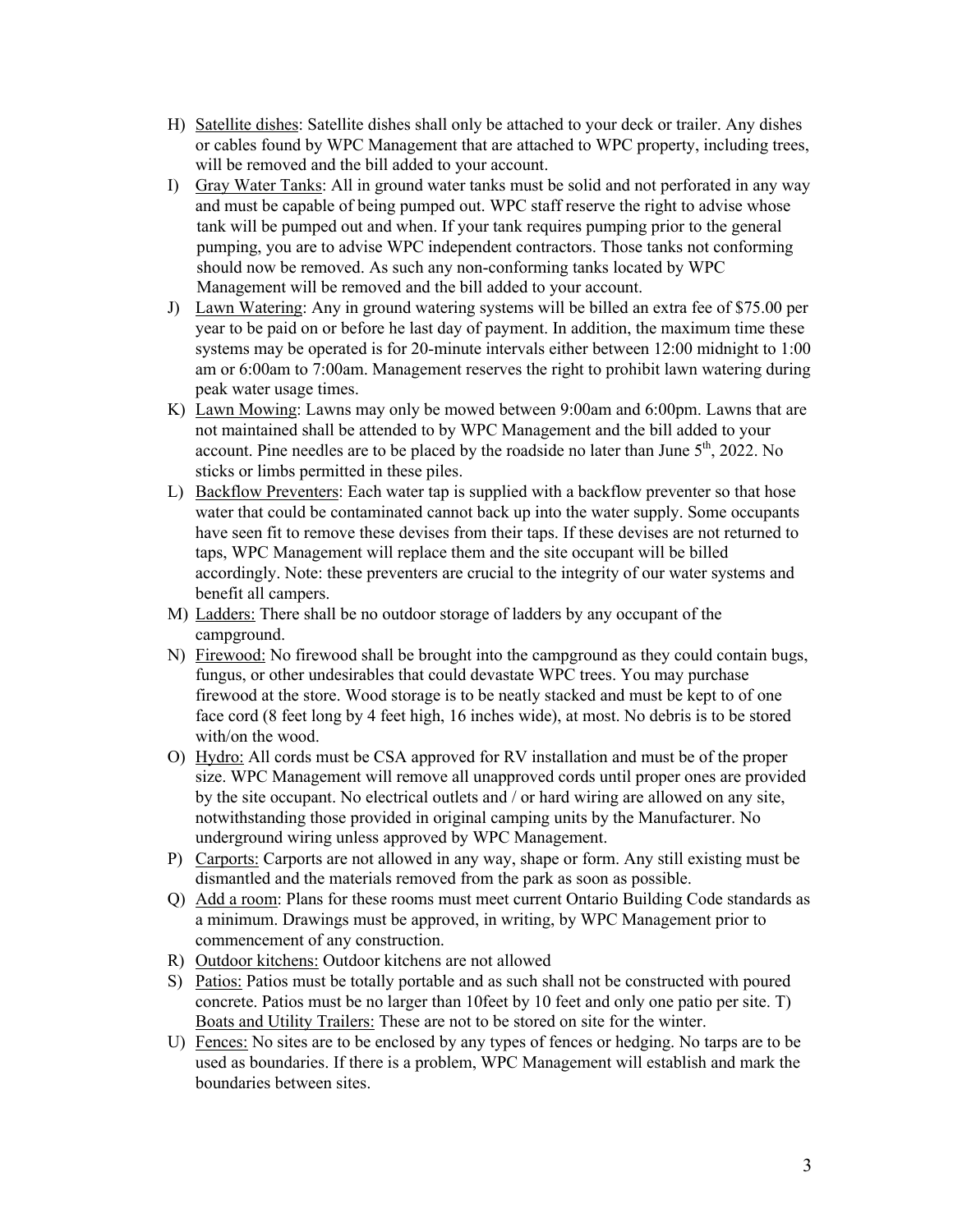- V) Sheds: There may only be one outbuilding per site. WPC Management is to approve any shed or other outbuilding, in writing, prior to the installation of the structure. All outbuildings must be prefabricated and totally portable, built to a maximum of 8 feet x 8 feet x 8 feet and contain no living/sleeping quarters or kitchen facilities. All outbuildings shall be placed behind trailers. Placement should be included in the written statement. All second or more outbuildings shall be removed. All sheds must be purchased from Whispering Pines Family Campground.
- W) Pavilion: The Pavilion is provided for passive recreational activities only. Uses such as hockey, soccer, baseball or other active games are prohibited. No alcoholic beverages are allowed at the pavilion unless approved by WPC Management and the WPC Committee. Special events may require a LLOB special events permit. The Pavilion is for Committee approved events only, all other events require management approval and a rental cost may be charged.
- X) Storage: The trailer owner who stores his/her trailer and including all chattels, does so at the owner's risk. WPC Management or staff will not accept any responsibilities for any loss to trailers or chattels due to fire, theft, vandalism or damage howsoever caused including if WPC Management or staff is required to move/remove your trailer and chattels.
- Y) Vehicle Washing: No washing of vehicles permitted on WPC property
- Z) All seasonal sites shall be used for recreational purposes only. No business activity or the appearance of shall be conducted on the site.

Y) Termination Clause: Camping privileges may be terminated at the discretion of WPC Management and the WPC Committee. Should this be necessary, the camper(s) will remove all personal property immediately or within a reasonable time period. If the camper must return to the Campground, they must contact WPC Management prior to entering the campgrounds and be escorted to their former site. If this is not observed, the OPP may be called.

z) All sites must be kept in a clean and tidy state at all times. aa)

Agreements with WPC Management are not transferable.

Ab) all trailers sold while in the Campground are subject to WPC Management approval to allow for adjustments of old accounts and new rental rates to be established. If trailers are not to remain in the camp, no trailers are to be moved until all WPC accounts are paid in full. Copies of all listings and advertisements placed in the papers must be filed with WPC Management. This will alert WPC so that they have your approval that they can guide people to your trailer. WPC Management will not show the inside of trailers. If you are selling a trailer more than 15 years old, check with WPC Management before advertising or making the sale. These older trailers will only be allowed to remain in the campground at the discretion of the WPC Management.

Ac) Payment of all taxes assessed to any site by the Municipality or MPAC shall be the sole responsibility of the site occupant and shall be forthcoming upon written request by WPC Management or the Municipality or MPAC.

Ad) we want you to fully understand that any measures required to be taken by WPC Management to correct rule infractions shall be charged to your account.

Ae) any trailers to be moved shall require one week notice to WPC Management and once approved shall only be moved during the time of 9:00 am and 3:00 pm. Monday to Thursday and must be moved by a licensed agent.

Af) Any trees that need to be cut down to accommodate a client's trailer will be done so at the discretion of the WPC Management and at the cost to the client.